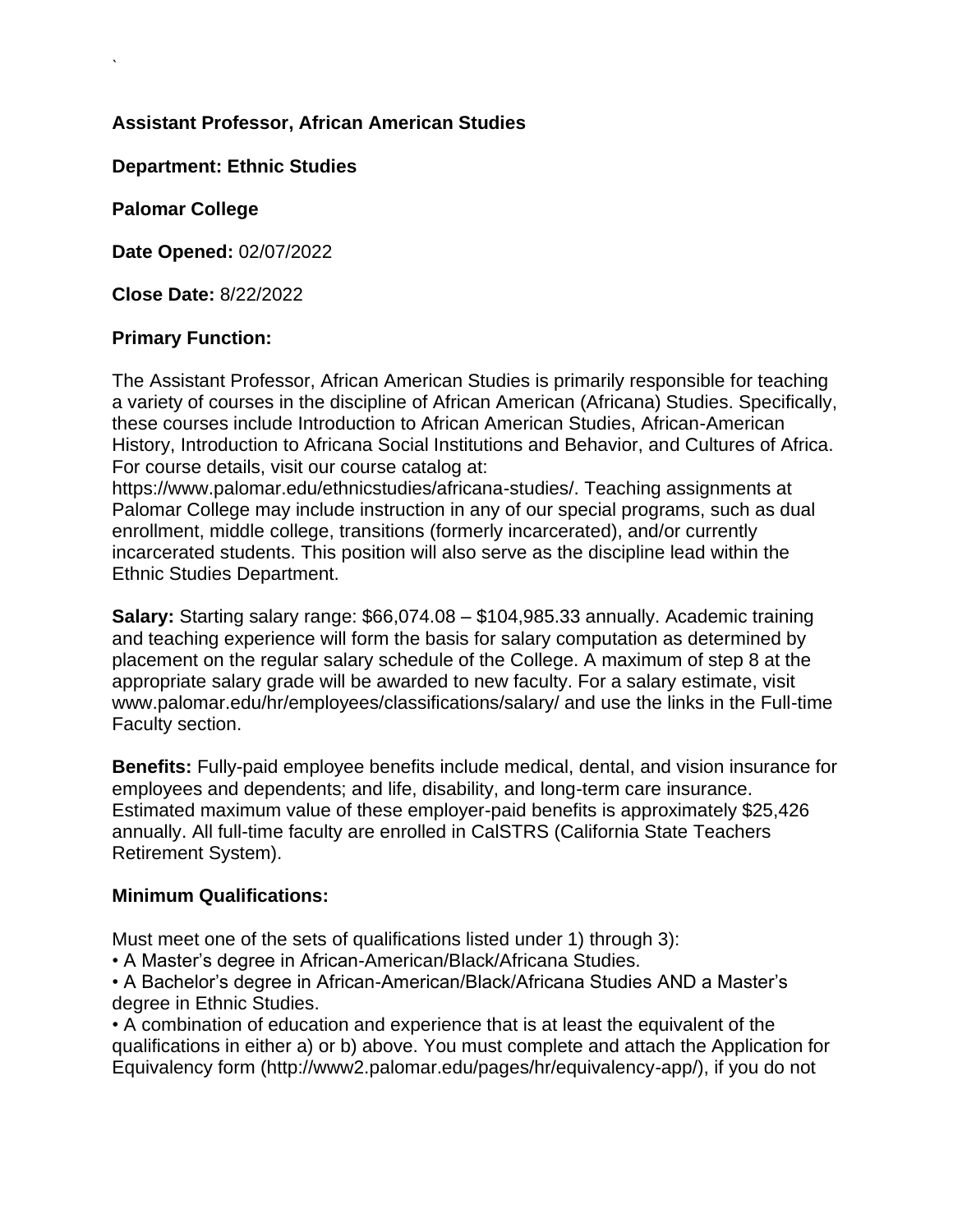possess the specific minimum qualifications as stated above, which includes degrees that have not been awarded at the time of submitting the application.

Only coursework completed at, and degrees awarded by, accredited institutions recognized by the U.S. Department of Education will be considered as satisfying the minimum qualifications. Coursework and degrees that are completed outside of the United States are required to have transcripts evaluated (evaluation to U.S. equivalency and a course by course analysis) by an appropriate U.S. credentials evaluation service. For a list of credentials evaluation agencies accepted by Palomar College, visit the National Association of Credentials Evaluation Services (NACES) website at http://www.naces.org, or the Association of International Credential Evaluators, Inc. (AICE) website at http://aice-eval.org/.

**Diversity Statement:** Palomar College serves over 30,000 students from a variety of backgrounds and we are proud to be a Hispanic Serving Institution. Our student body is rich in its diversity. Click here to see a quick overview of our student demographics on our recent Student Fact Sheet.

Palomar College is committed to diversity, equity, inclusion, access and antiracism. We are dedicated to empowering students to succeed and are guided by our core values; some of which are the following:

• Access - We make education possible for everyone.

• Diversity, Equity, and Inclusion - We recognize and respect diversity, seek to foster a culture of inclusion and belonging, and strive to address inequities.

All positions require cultural competency which includes the sensitivity to and understanding of the diverse academic, socioeconomic, cultural, disability, sex, gender identity, sexual orientation, and ethnic backgrounds of community college students, faculty, and staff.

**To Apply:** Visit https://apptrkr.com/3120242 for full details and required application materials.

#### **About the District:**

`

Palomar College, founded in 1946, is a comprehensive, two-year community college that serves the greater North San Diego County region. Palomar College offers over 200 associate degrees and certificate programs to approximately 25,000 full- and parttime students. A favorite in the community among local institutions of higher education, the College is recognized as one of the top 100 Colleges and Universities in the nation for serving Hispanic students. Palomar College is just 12 miles from the Pacific Ocean and 30 miles away from all of the exciting cultural activities that San Diego has to offer.

#### **Palomar College is an Equal Opportunity Employer (EOE).**